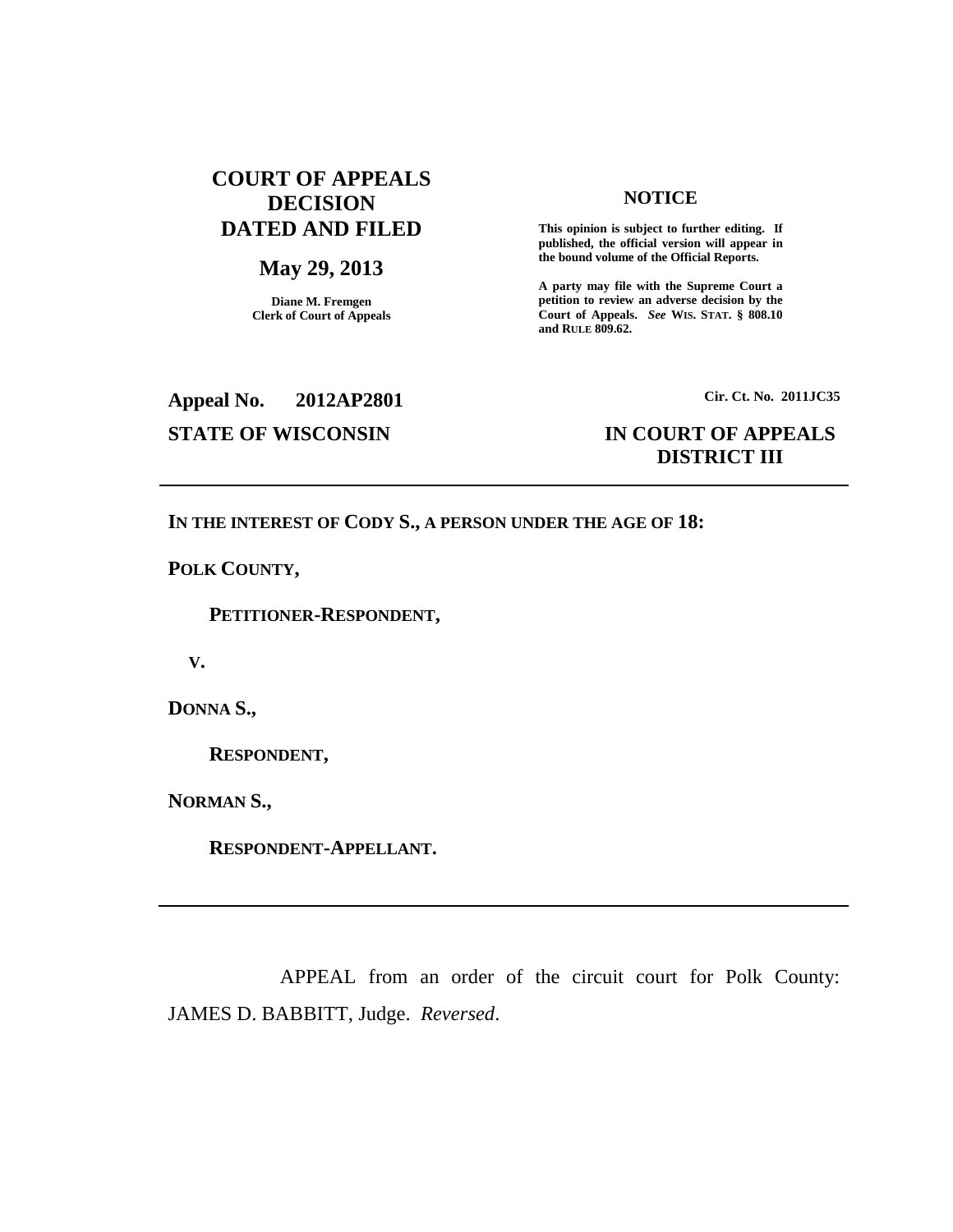¶1 MANGERSON, J. <sup>1</sup> Norman S. appeals an order adjudging his child, Cody S., to be in need of protection or services. Norman argues insufficient evidence supports the jury's determination that he is unable to provide necessary care so as to seriously endanger Cody's physical health. We agree and reverse.

## **BACKGROUND**

¶2 Cody was born to Norman and Donna S. on November 9, 2011. On November 16, Polk County filed a petition alleging Cody was a child in need of protection or services ("CHIPS").<sup>2</sup> Specifically, the petition alleged Norman and Donna were "unable to provide adequate care and supervision," contrary to WIS. STAT. § 48.13(10). Norman and Donna contested the petition, and the court held a jury trial.

¶3 At trial, Craig Miller testified he is Norman's guardian of the person and of the estate. Miller makes decisions about where Norman "resides, medical services, [and] social services" and ensures Norman's needs are being met. Miller, however, does not take care of Norman's daily affairs. Norman lives independently, and Miller sends Norman money to purchase anything he may need. Miller could not identify any reason why Norman could not have his children in his home. He has never seen Norman act inappropriately.

<sup>&</sup>lt;sup>1</sup> This appeal is decided by one judge pursuant to WIS. STAT. § 752.31(2). All references to the Wisconsin Statutes are to the 2011-12 version unless otherwise noted.

 $2$  Pursuant to a temporary physical custody order, Polk County took custody of Cody at the hospital and placed Cody in foster care.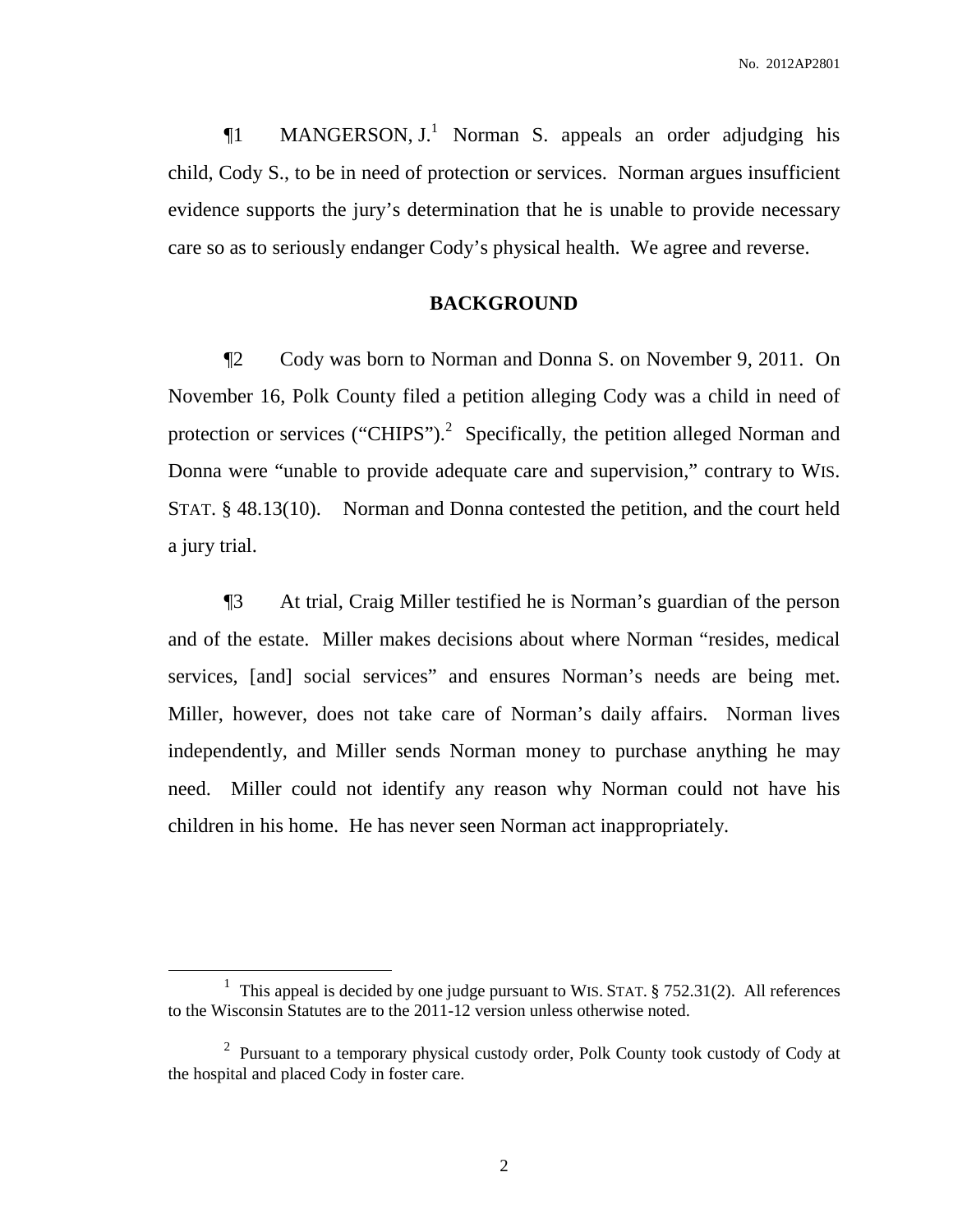¶4 Betty Peer testified she is Donna's guardian of the person and of the estate.<sup>3</sup> Peer makes decisions about where Donna lives and "other things if [Donna] asks," which is not very often. Donna is also a licensed driver and has a vehicle. Peer talks to Donna "sometimes several times a day and sometimes a few times a month, … it depends on what's going on in her life." Peer had last visited Donna more than one month ago.

¶5 Cody's foster father, Edward J., testified he met Norman and Donna before Cody was born. Norman and Donna attend every visit with Cody and love Cody. When Norman and Donna arrive for a visit, they typically have a gift for Cody, and Norman likes to hold Cody right away. Norman and Donna change Cody's diapers and do basic care during visits. Visits are always supervised, and the only unsafe condition Edward has ever observed is Norman sometimes does not support Cody's head adequately when holding him; however, Donna holds Cody appropriately. Edward has been to Norman and Donna's home one time because Norman needed assistance disposing of their cat after it died. Edward's only concern about the condition of Norman and Donna's house was some mold in the basement that Norman showed him.

¶6 David H. testified he is the foster father of Norman and Donna's other child, Melina. Norman and Donna's visits with Melina are sometimes combined with Cody's visits, and the visits "go well." Norman and Donna show love and concern for both Cody and Melina. When asked if he had ever observed

<sup>3</sup> Donna S. does not appeal. However, we include facts regarding Donna's ability to provide care for Cody because in *State v. Gregory L.S.*, 2002 WI App 101, ¶42, 253 Wis. 2d 563, 643 N.W.2d 890, we stated the facts of the case may be such that the child is in need of protection or services based solely on one parent's actions, or inaction.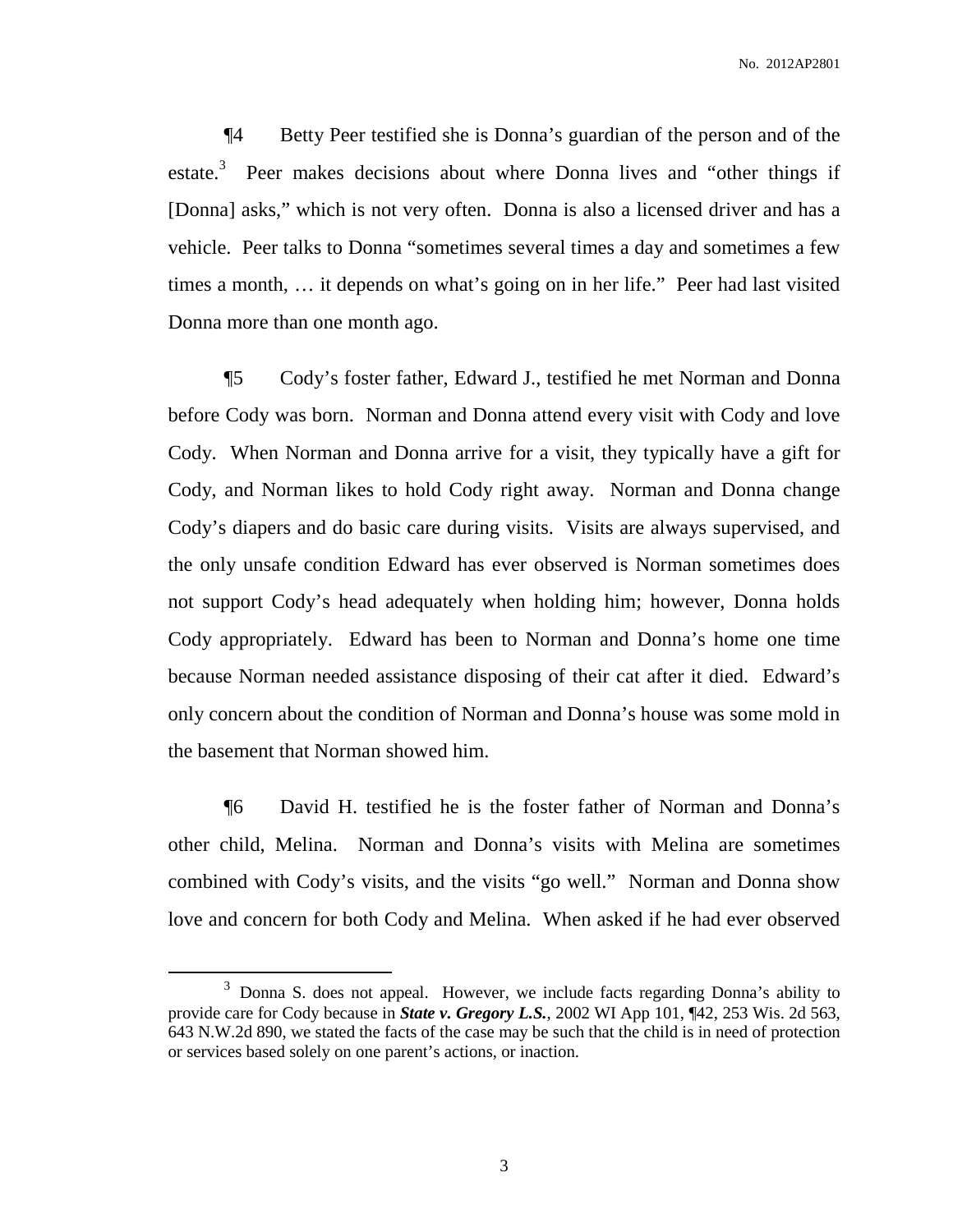Norman and Donna do something that caused concern, David described an incident at a party he and his wife hosted. Norman and Donna attended and were supposed to be watching Melina and another child. Melina, who was two years old at the time, darted off into the crowd and Donna chased Melina, leaving the other child behind, who started crying.

¶7 Social worker Terri Jacobson testified she investigated Norman and Donna, and recommended Melina be placed outside the home.<sup>4</sup>

¶8 Linda Mills-Krebsbach testified she is the Polk County clinical coordinator and works with Donna in a community support program. Mills-Krebsbach provides mental health services to Donna and reported that Donna is cooperative, keeps appointments, and asks for assistance when needed.<sup>5</sup>

¶9 Polk County Human Services program manager Karen Confer testified Norman and Donna have completed parenting classes and attend visits regularly. She also testified Norman and Donna have been at every court hearing, attended all their children's appointments, and have wanted the children in their care.

¶10 Norman's and Donna's caseworker Sonja Jensen testified she recommended Cody be found a child in need of protection or services based on her experience and because she was "concern[ed]" about Norman's and Donna's "ability to understand age-appropriate development for children in order to

<sup>&</sup>lt;sup>4</sup> Jacobson did not testify about what her investigation revealed or why she recommended Melina be placed outside the home.

<sup>5</sup> Although Mills-Krebsbach testified she provided mental health services, she did not testify as to whether Donna suffers from a mental illness.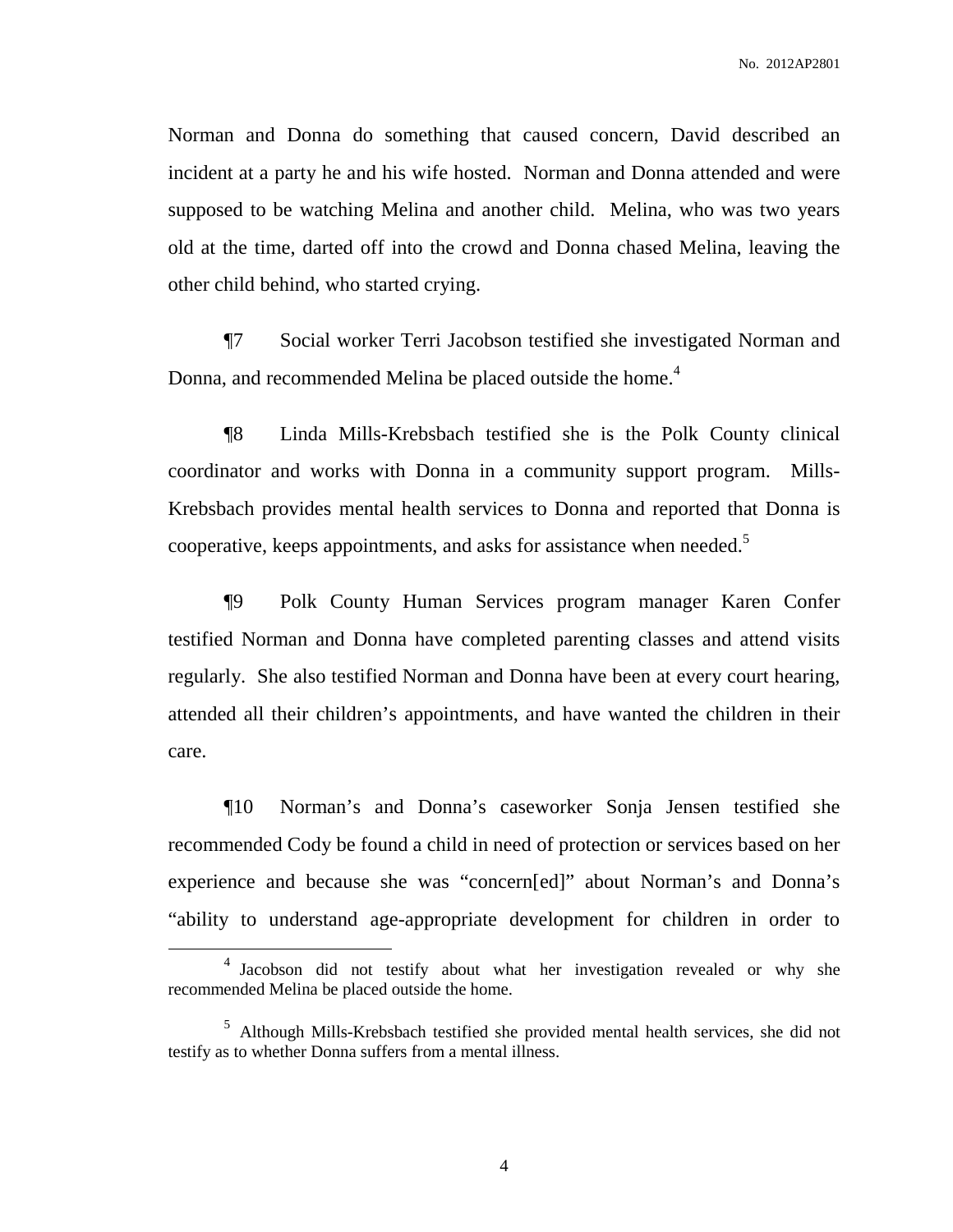provide that structure and environment that they need to grow socially, emotionally, and developmentally on task." Jensen confirmed Norman and Donna have a bedroom set up for Cody, attend visits and doctor appointments, have taken parenting classes, and attend every court hearing.

¶11 Norman testified he loved Cody and wanted Cody to live with him. He explained he has adult children and babysits his grandchildren. Norman has also completed parenting classes, would ask people for help if needed, and believed he is able to care for Cody. Norman admitted he has a developmental disability, which he explained as, "I just can't read ... [because] I read backwards." He also has difficulty remembering time and numbers. When asked, he could not remember how many children he had.

¶12 Donna testified Norman has eight children—five adult children and three children with her. She explained she and Norman babysit Norman's grandchildren on the weekends. Donna testified she has a developmental disability too, but can care for Cody. She graduated from high school. Donna also has spoken to the landlord several times about the mold in the basement, and he has repeatedly promised to fix it.

¶13 The jury found Norman and Donna were unable to care for Cody so as to seriously endanger Cody's physical health. Following a dispositional hearing, the circuit court determined Cody was a child in need of protection or services and entered a CHIPS order.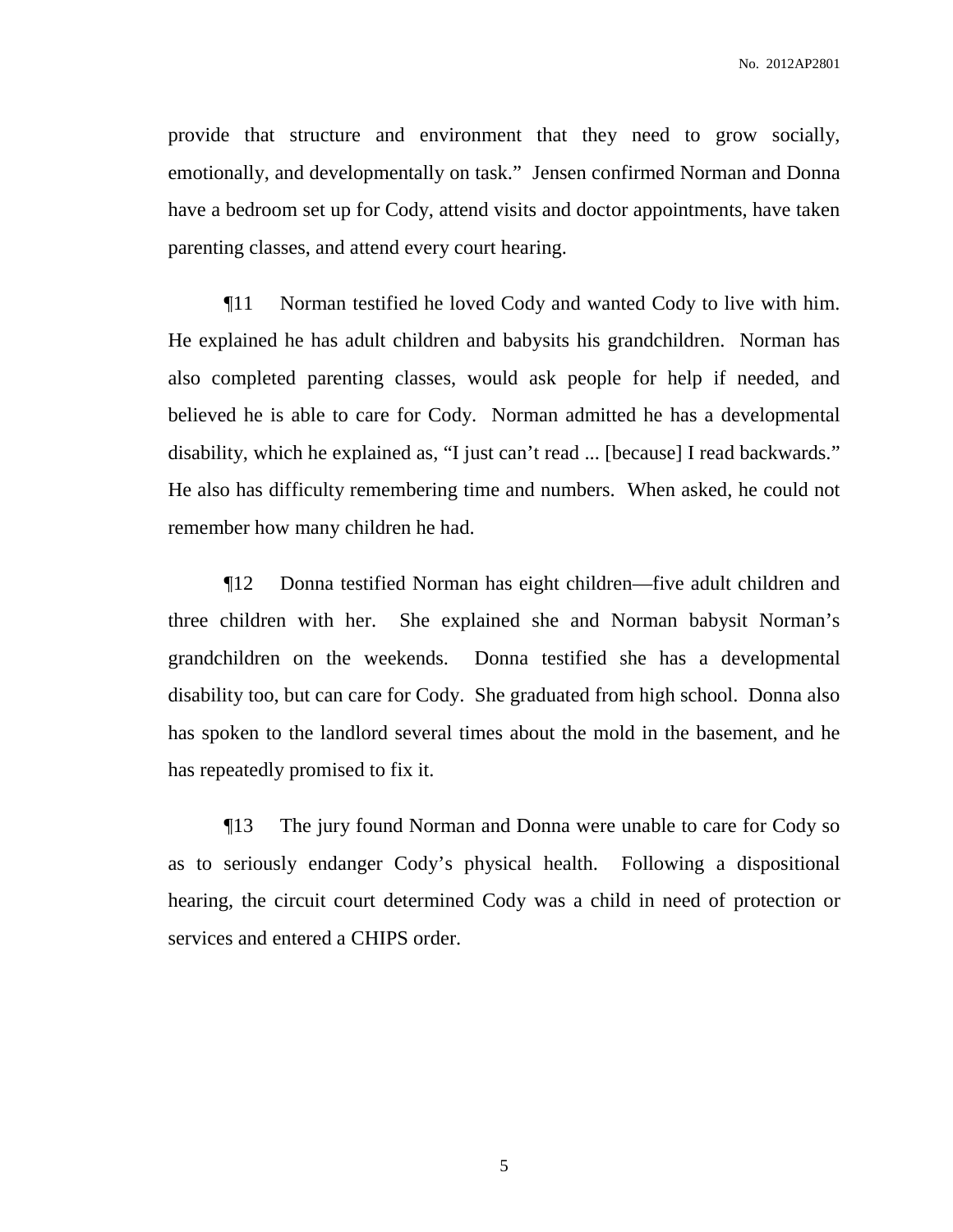#### **DISCUSSION**

¶14 On appeal, Norman argues the evidence presented at trial was insufficient to establish he was unable to provide necessary care so as to seriously endanger Cody's physical health. *See* WIS. STAT. § 48.13(10). When reviewing the sufficiency of the evidence, we use a highly deferential standard of review. *State v. Quinsanna D.*, 2002 WI App 318, ¶30, 259 Wis. 2d 429, 655 N.W.2d 752. We sustain the jury's verdict if there is any credible evidence to support it. *Id.* We search the record for evidence that supports the verdict, accepting any reasonable inferences the jury could reach. *Id.* Further, although only Norman appeals, we consider the evidence against both parents because in *State v. Gregory L.S.*, 2002 WI App 101, ¶42, 253 Wis. 2d 563, 643 N.W.2d 890, we stated the facts of the case may be such that the child is in need of protection or services based solely on one parent's actions, or inaction.

¶15 To prove a child is in need of protection or services under WIS. STAT. § 48.13(10), the County must prove, by clear and convincing evidence, that the parent neglected, refused, or was unable for reasons other than poverty to provide necessary care for the child, and that the failure to provide seriously endangered the child's physical health. *See* WIS. STAT. §§ 48.13(10),<sup>6</sup> 48.31(1);

….

<sup>6</sup> WISCONSIN STAT. § 48.13 provides:

<sup>[</sup>T]he court has exclusive original jurisdiction over a child alleged to be in need of protection or services … and:

<sup>(10)</sup> Whose parent, guardian or legal custodian neglects, refuses or is unable for reasons other than poverty to provide necessary care, food, clothing, medical or dental care or shelter so as to seriously endanger the physical health of the child.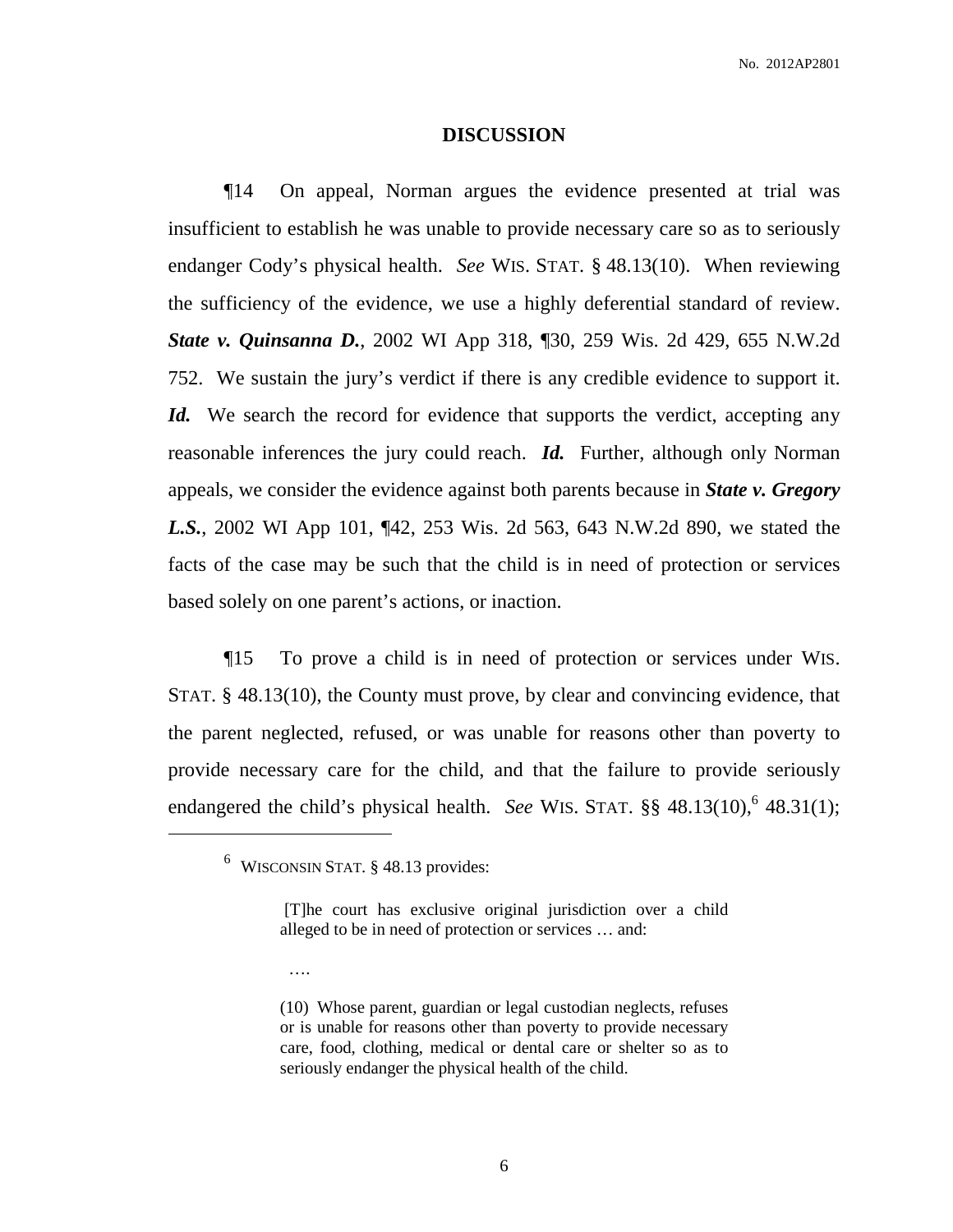*see also* WIS JI—CHILDREN 250 (2012). Actual harm or injury to the child need not have occurred. WIS JI—CHILDREN 250 (2012); *see also Z.E. v. State*, 163 Wis. 2d 270, 274-75, 471 N.W.2d 519 (Ct. App. 1991) (approving § 48.13(10)'s pattern jury instruction). The fact-finder may consider the natural and probable consequences of failure to provide, the nature of any possible harm, and the level of risk that harm will occur. WIS JI—CHILDREN 250 (2012).

¶16 Norman contends the evidence presented at trial was insufficient because "Norman does not need help from his guardian with day-to-day matters and no expert testimony regarding Norman's disability or cognitive functioning was presented at the trial." As background to Norman's appellate argument, we observe both the CHIPS petition and dispositional report to the court alleged that Norman and Donna were unable to provide necessary care for Cody because they both have "significant" developmental disabilities and cognitive limitations. The CHIPS petition and dispositional report referenced test scores, diagnoses, psychiatric and neurological evaluations, and medical opinions. Significantly, medical experts have opined that Norman's and Donna's developmental disabilities and cognitive limitations make them incapable of being able to raise children.

¶17 However, the County never presented this evidence at trial. Instead, the evidence supporting the parents' inability to provide necessary care so as to seriously endanger Cody's physical health was (1) they both had guardians; (2) a social worker was "concern[ed]" about the parents' "ability to understand ageappropriate development for children in order to provide that structure and environment that they need to grow socially, emotionally, and developmentally on task"; (3) Norman had a developmental disability, which he stated meant he could not read, and had memory deficits; (4) Donna had a learning disability, which she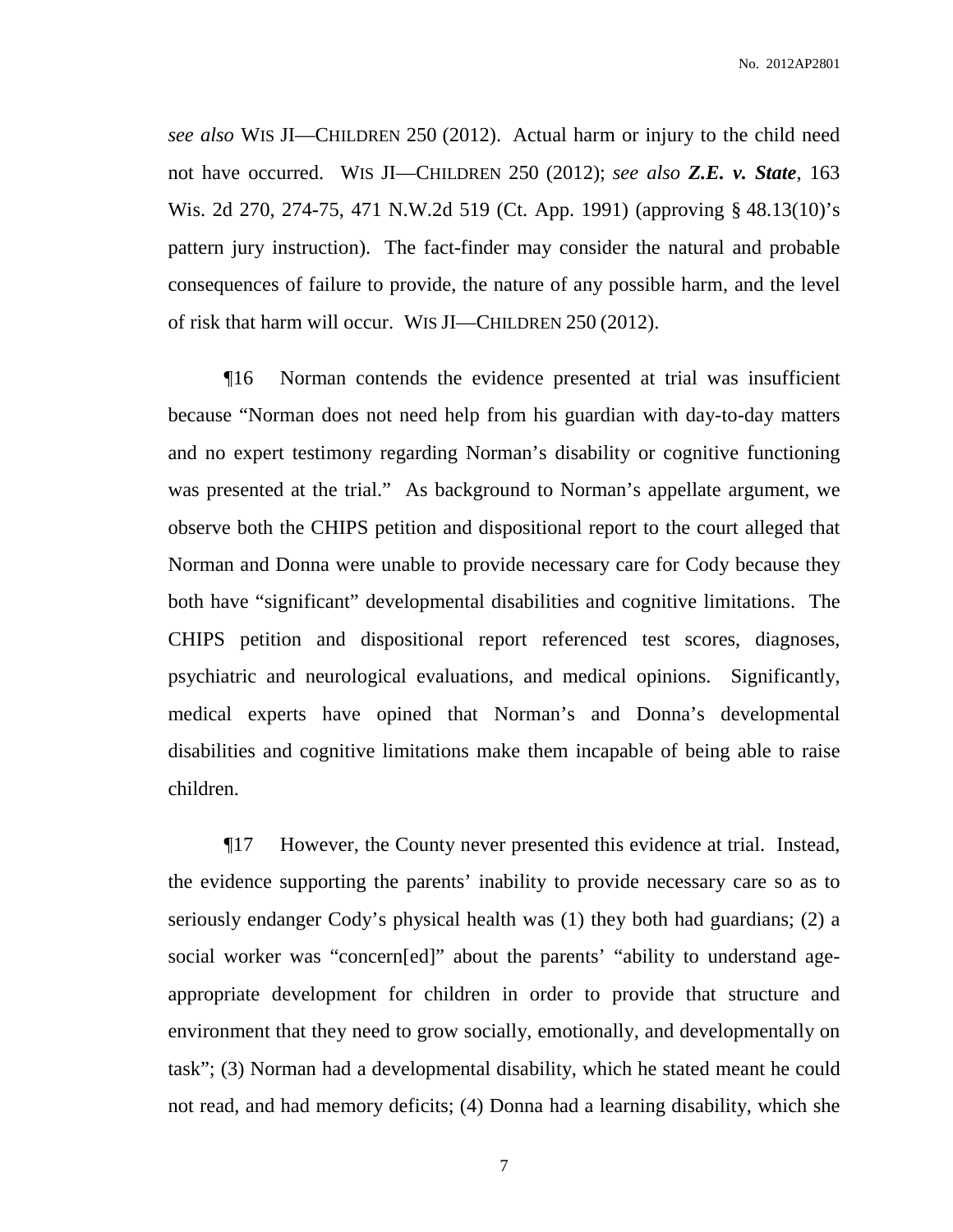No. 2012AP2801

described as a bruise on the side of her head which caused her to learn differently; and (5) the house they rented had mold in the basement.

¶18 We conclude this evidence is insufficient to establish by clear and convincing evidence that the parents were unable to provide necessary care so as to seriously endanger Cody's physical health. Although we recognize that, from a legal perspective, Norman and Donna could have only received their guardians if a circuit court found them to be "incompetent," which means they suffer from an "impairment" that makes them "unable effectively to receive and evaluate information or to make or communicate decisions to such an extent that the individual is unable to meet the essential requirements for his or her physical health and safety," *see* WIS. STAT. § 54.10(3)(a)2., the jury in this case was not advised of the legal significance of a guardian or a guardianship. It heard only that the parents each had a "guardian" who made important decisions for the parents but was not otherwise involved in their daily lives. The evidence that the parents had guardians, without more, does not support an inference that they are unable to provide necessary care so as to seriously endanger Cody's physical health.

¶19 As for Norman's and Donna's developmental disabilities, Norman was the only witness who testified about the extent of his disability and stated simply that he could not read and had trouble with numbers and time. Similarly, Donna was the only witness who testified about her learning disability and stated only that she learned differently. It does not follow that a parent who is illiterate or one who has a learning disability is incapable of providing necessary care to a child.

¶20 Further, the social worker's "concern" about the parents' inability to understand age-appropriate development does not suggest that Norman's or